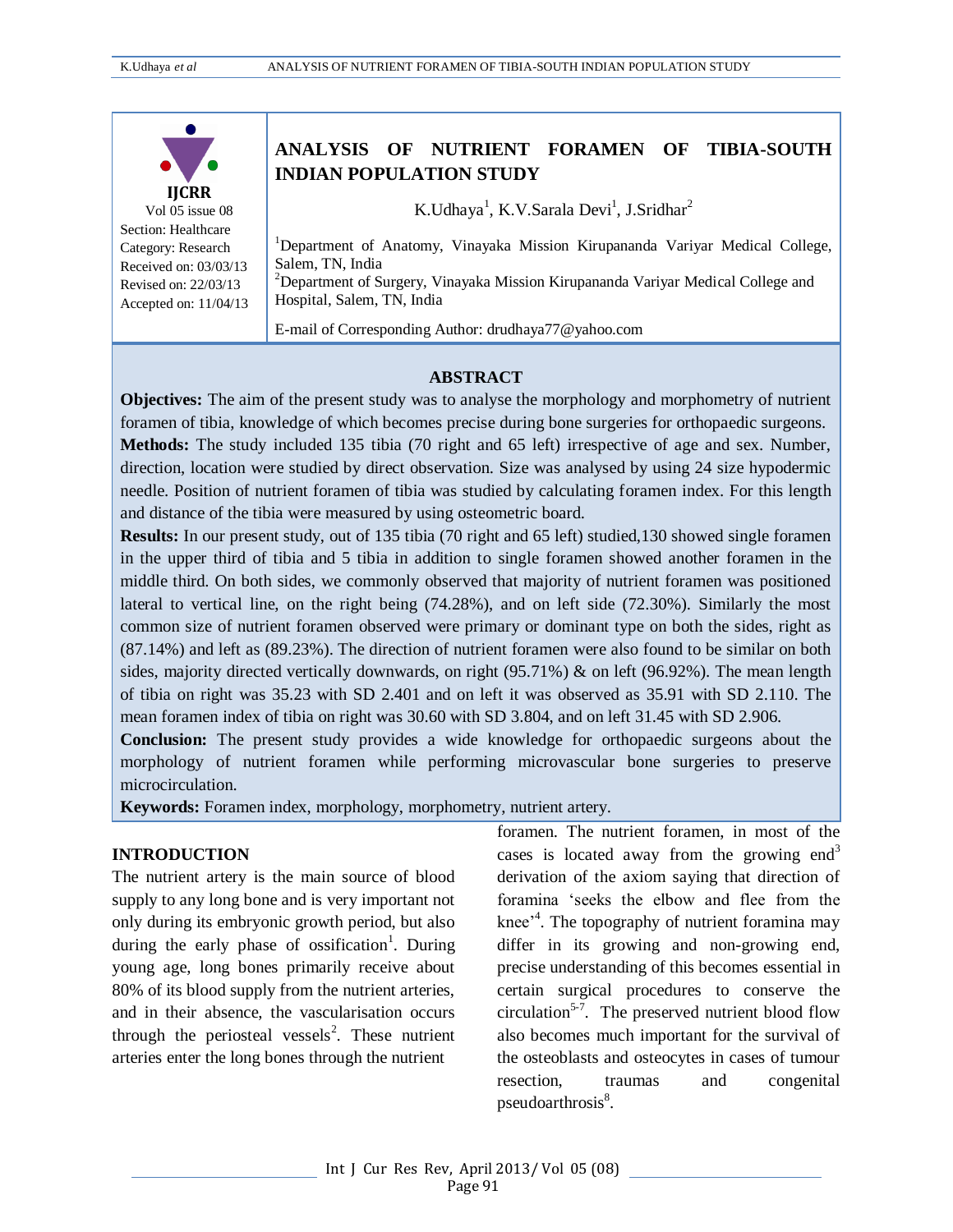Thorough knowledge about the blood supply of long bones is one of the important factor for success of new techniques in bone transplant and resection in orthopaedics<sup>9, 10</sup>. During transplant techniques, these statistical datas about the distribution of nutrient foramina guides the operating surgeons to select the osseous section levels and place the graft without damaging the nutrient arteries thus preserving the diaphyseal vascularisation and also the transplant  $consolidation<sup>11</sup>$ . Detailed study about the vascularisation of long bones and the nutrient foramina morphometry $^{8, 12-17}$  were reported in different populations. But very few studies were reported on nutrient foramina of tibia in South Indian population. Hence an effort was made to study the morphometry of nutrient foramina of tibia in South Indian population.

## **MATERIALS AND METHODS**

The study was done in the Department of Anatomy, Vinayaka Mission Kirupananda Variyar Medical College & Annapoorna Medical College, Salem. For this, we collected 135 tibia, (which includes70 right and 65 left) irrespective of age and sex. The bones with gross pathological deformity were excluded from our study. The number, direction, location were noticed by direct observation. Only those foramina's with elevated margins and distinct groove proximal to them were accepted and foramina other than these were not considered. Double foramen if any, was also noticed.

The direction of nutrient foramen facing vertically downwards or upwards was noticed. Position of nutrient foramen on the posterior surface of tibia in relation to borders was noticed. Size was analysed by using 24 size hypodermic needle. Foramina smaller than a size of 24 hypodermic needle were considered secondary foramina8, 14,17,18 and these were not used for analysing foramen index. Distribution of nutrient foramen of tibia was studied by calculating foramen index (FI). For this total length (TL) of the tibia and distance (D) between the nutrient foramina and the highest point of intercondylar eminence of tibia, both were measured using Brocas osteometric board. But for bones with double nutrient foramen, only the larger foramina (primary) were considered during the calculation of foramen index. By applying Hughes formula<sup>19</sup>, FI was calculated as follows:

 $FI = D / L \times 100$ 

## **STATISTICAL METHODS**

The frequency, percentage, mean and standard deviation were calculated using SPSS 15 (Statistical Package of Social Services)

## **RESULTS**

On the right side out of 70 tibia studied,73 nutrient foramina was noticed, which comprised of 67 bones with single foramen (95.71%) and three bones with two nutrient foramens (4.28%)(Table-5) (Figure-2). Among 70 right tibia, the most common position of nutrient foramen found was lateral to vertical line, being (74.28 %) & the most common type of nutrient foramen was primary which was observed as (87.14%) (Table-1).The direction of nutrient foramen was mostly directed vertically downwards (VD) on the right side (95.71%). The mean distance (D) of tibia was found to be 10.79  $\pm$  1.565, and the mean length of tibia (TL) on right was  $35.23 \pm 2.401$ . The mean foramen index of tibia (FI) on right was  $30.60 \pm 3.804$  (Table-2) On the left side out of 65 tibia studied,67 nutrient foramina was noticed, which comprised of 63 bones with single foramen (96.92%) and two bones with two nutrient foramens (3.07%)(Table-5) (Figure-3). Among 65 left tibia, the most common position of nutrient foramen found was lateral to the vertical line, being (72.30 %) & the most common type of nutrient foramen was primary which was observed as (89.23%)(Table - 1).The direction of nutrient foramen was mostly directed vertically downwards (VD )(96.92%). The mean distance (D) of left tibia was found to be  $11.30 \pm 1.237$ , and mean length of tibia (TL)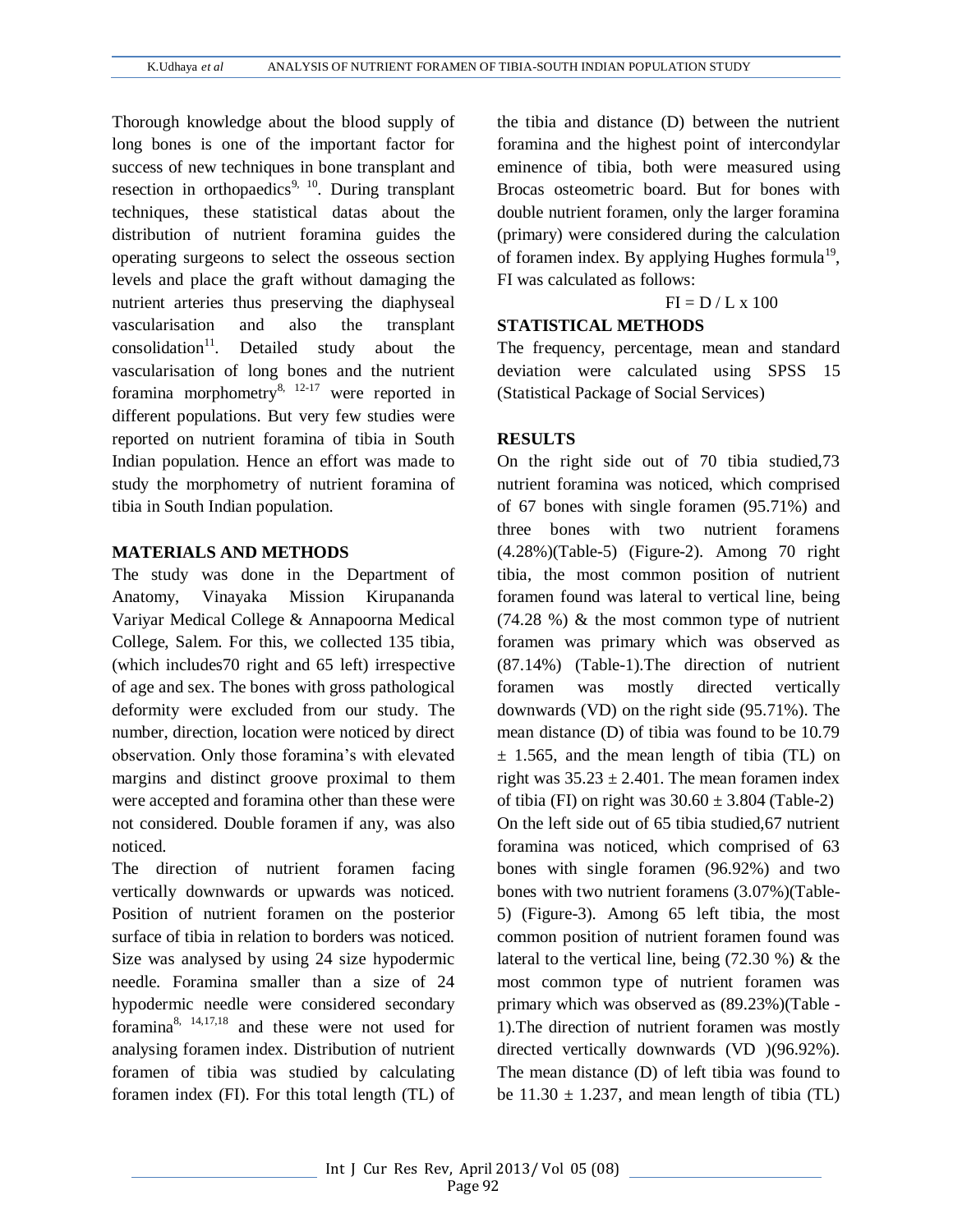was  $35.91 \pm SD$  2.110. The mean foramen index of tibia (FI) on left was  $31.45 \pm 2.906$ . (Table -2) (Figure -1)

As a result, we considered that out of 135 tibia which includes 70 right (67 showing single foramen and 3 showing double foramen) and 65 left (63 showing single foramen and 2 showing double foramen), 130 showed single nutrient foramina and 5 showed double foramina (10 in number), the percentage of single nutrient foramina being 93% and percentage of double nutrient foramina being 7.14% (Table-5)

## **DISCUSSION**

It is well known that one of the causes of delayed union or non-union of fracture is lack of arterial supply<sup>24</sup>. The morphological knowledge of nutrient foramina is significantly important for orthopaedic surgeons undertaking an open reduction of a fracture to avoid injuring the nutrient artery and thus lessening the chances of delayed or non-union of the fracture<sup>24</sup>. These nutrient arteries pass through the nutrient foramina, the position of nutrient foramina in mammalian bones are variable and may alter during the growth<sup>25</sup>.

In the present study we observed 93% of single nutrient foramen and 7.14% of double foramina which almost coincide with studies reported by Kirschner<sup>10</sup> et al ( 93.5% a foramen & 6.5% two foramina) & Longia<sup>20</sup> et al (95% a foramen and 5% two foramina) Similar studies with double nutrient foramina were also reported by authors<sup>5,8,12,21-23</sup>

The present study showed predominantly primary/dominant type of nutrient foramina 88.14% for 135 tibia,{ right (87.14%) and left side (89.23%) } which coincide with the study reported by Kizilkanat<sup>17</sup> et al.

The position of nutrient foramina in our present study was most commonly located on the posterior surface of tibia. Similar results were reported by authors<sup>5,8,12,17,20-23</sup>. As reported<sup>17</sup>, the position of the nutrient foramina was directly related to the requirements of a continuous blood supply to specific aspects of each bone. Out of 140 foramina majority of nutrient foramina were found in the upper third 107 foramina (76.42%){right 60 and left 47 foramina} and remaining 33 foramina (23.57%) in the middle third of tibia {right 13 and left 20}. No foramina were found in the distal third of tibia. Similar reports were stated by many authors5, 20-23, like majority of nutrient foramen were present in the proximal third of the tibia.

Of the 140 foramina, 99 (70.71%) were lying lateral to the vertical line, 17 (12.14%) were lying on the vertical line, 12 (8.57%) were medial to vertical line, 7 (5%) were on the interosseous border (Table-6), 5 (3.57%) were miscellaneous one on medial border (0.71%) and 4 close to interosseous border (2.85%). Our results were similar to the report of Myosekar5.

In the present study, the mean length of right tibia were observed as  $35.23$  cm  $\pm$  2.401 (Range 30.4 – 41), the mean length of left tibia were 35.91 cm  $\pm$ 2.110 (Range 30.8 – 40.5) (Table-2).Our results coincide with the study of Erika Collipal26. The mean distance of right tibia between the nutrient foramina and the apex of the intercondylar eminence was 10.79 cm  $\pm$  1.565, and the left tibia was found to be  $11.30 \text{ cm} \pm 1.237$ . The findings of our investigation were similar to the reports of Erika Collipal26. The mean foramen index on the right side were  $30.60 \pm 3.804$  and on left were found as  $31.45 \pm 2.906$  the findings of which were close in comparison with the previous studies of Gumusburun22 et al.

Though our present study coincided with the results of previous studies, it has some limitations too, because we were not considered with age and sex differences during our analysis. As we know that some foramina may get ossified in old age and moreover there might be variations in the gender, we should get a forensic help to identify the age and gender of the bone before analysis. This would suffice and will provide thorough information about variations in age and gender.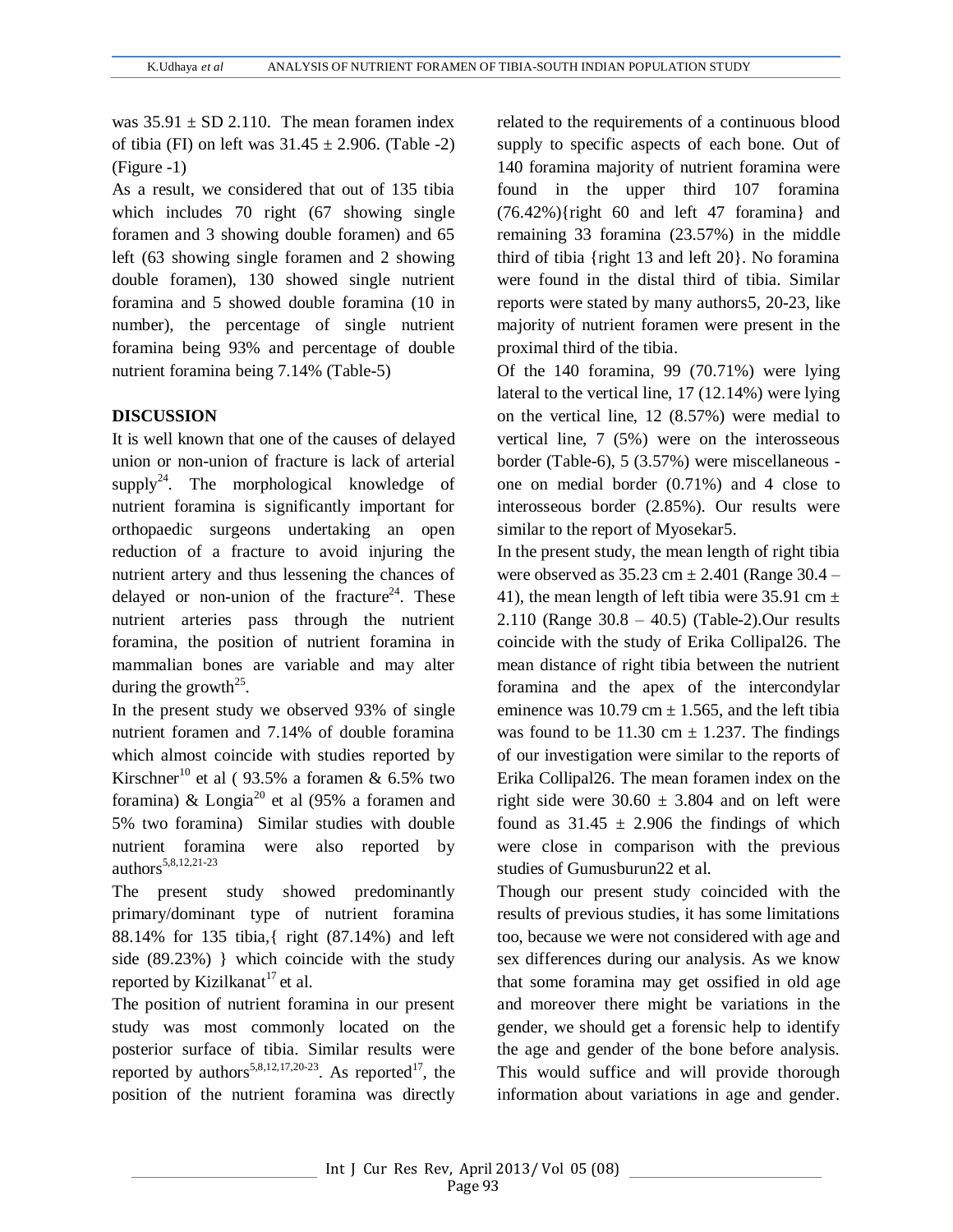Moreover many previous studies on tibia have not defined the values separately for the right and left side, which were provided in our results that may help for future implications.

#### **CONCLUSION**

Our present study will help for future implication of these data in a South Indian population group, not only with their morphology and morphometry but also to compare them with their sides for analysis. Our study will provide a thorough and precise knowledge about clinical importance of nutrient foramina of tibia for orthopaedic surgeons to proceed with a successful graft transfer and also to avoid damage to the nutrient vessels during surgical procedures.

### **ACKNOWLEDGEMENTS**

The authors sincerely wish to thank the management, administrators and the Professor and Head of the department of Anatomy of Vinayaka Missions Kirupananda Variyar Medical College, Salem for their whole hearted support and permissions to utilize their resources and conduct this study. Authors acknowledge the great help received from the scholars whose articles cited and included in references of this manuscript. The authors are also grateful to authors/ editors/ publishers of all those articles, journals and books from where the literature for this article has been reviewed and discussed. Authors are grateful to IJCRR editorial board members and IJCRR team of reviewers who have helped to bring quality to this manuscript.

#### **REFERENCE**

- 1. Lewis OJ. The blood supply of developing long bones with special reference to the metaphyses. J Bone Jt Surg 1956; 38: 928- 933.
- 2. Trueta J. Blood supply and the rate of healing of tibial fractures. Clin Orthop Rel Res 1953; 105: 11-26.
- 3. Mysorekar VR, Nandedkar AN. Diaphysial nutrient foramina in human phalanges. J Anat 1979; 128: 315-322.
- 4. Patake SM, Mysorekar VR. Diaphysial nutrient foramina in human metacarpals and metatarsals. J Anat 1977; 124: 299-304.
- 5. Mysorekar VR. Diaphysial nutrient foramina in human long bones. J Anat 1967; 101: 813- 822.
- 6. Taylor GI. Fibular transplantation. In: Sefarin D, Burke HJ, editors. Microsurgical composite tissue transplantation. St Louis: Mosby 1979; pp 418- 423.
- 7. McKee NH, Haw P, Vettese T. Anatomic study of the nutrient foramen in the shaft of the fibula. Clin Orthop Rel Res 1984; 184: 141-144.
- 8. Sendemir E, Cimen A. Nutrient foramina in the shafts of lower limb long bones: situation and number. Surg Radiol Anat 1991; 13: 105-8.
- 9. Guo F. Observations of the blood supply to the fibula. Arch Orthop Traumat Surg 1981; 98: 147-51.
- 10. Kirschner MH, Menck J, Hennerbichler A, Gaber O & Hofmann GO. Importance of arterial blood supply to the femur and tibia transplantation of vascularised femoral diaphyseal and knee joints. World J Surg 1998; 22: 845-52.
- 11. Wavreille G, Dos Remedios C, Chantelot C, Limousin M & Fontaine C. Anatomic bases of vascularised elbow joint harvesting to achieve vascularised allograft. Surg Radiol Anat 2006; 28: 498-510.
- 12. Nagel A. The clinical significance of the nutrient artery. Orthop Rev 1993; 22:557-61.
- 13. Ciszek B & Glinkowski W. Nutrient foramina in the diaphyses of long bones. Orthop Traumatol Rehabil 2000; 2: 97-9.
- 14. Lee JH, Ehara S, Tamakawa Y & Horiguchi M. Nutrient canal of the fibula. Skeletal Radiol 2000; 29:22-6.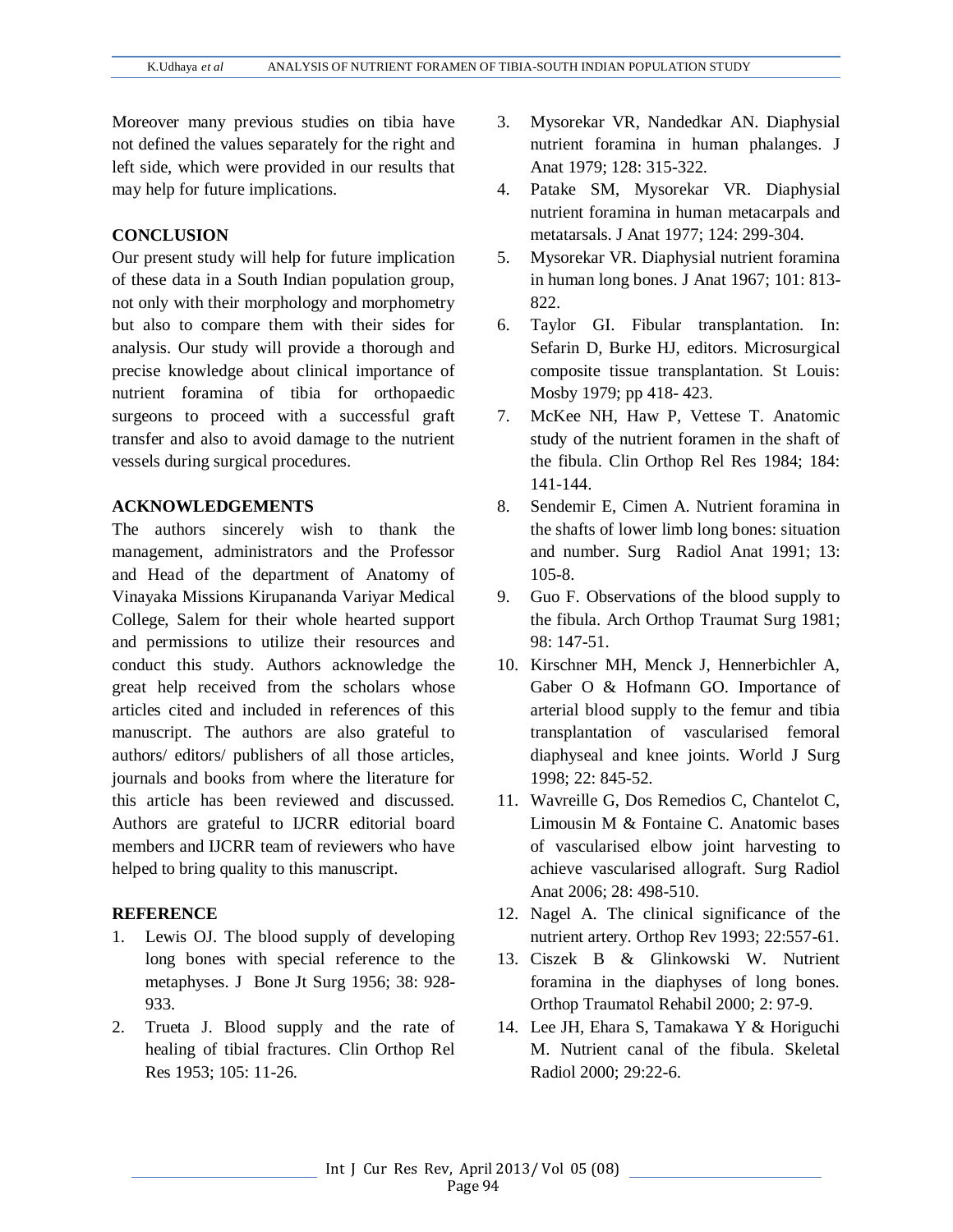- 15. Dyankova S. Vascular anatomy of the radius and ulna diaphyses in their reconstructive surgery. Acta Chir Plast 2004; 46:105-9.
- 16. Chen B, Pei GX, Jin D, Wei KH, Qin Y & Liu QS. Distribution and property of nerve fibers in human long bone tissue. Chin J Traumatol 2007; 10:3-9.
- 17. Kizilkanat E, Boyan N, Ozsahin ET, Soames R & Oguz O. Location, number and clinical significance of nutrient foramina in human long bones. Ann Anat 2007; 189:87-95.
- 18. Carroll SE. A study of the nutrient foramina of the humeral diaphysis. J. Bone Joint Surg Br 1963; 45-B: 176-81.
- 19. Hughes H. The factors determining the direction of the canal for the nutrient artery in the long bones of mammals and birds. Acta Anat (Basel) 1952; 15:261-280.
- 20. Longia GS, Ajmani ML, Saxena SK & Thomas R. J Study of diaphyseal nutrient foramina in human long bones. Acta anal. 1980; 107:399-406.
- 21. Forriol Campos F, Gomez Pellico L, Gianonatti Alias M, Fernandez Valencia R. A study of the nutrient foramina in human long bones. Surg Radiol Anat. 1987; 9:251- 255.
- 22. Gumusburun E, Adiguzel E, Erdil H, Ozkan Y, Gulec E. A study of the nutrient foramina in the shaft of the fibula. Okajimas Folia Anat. Jpn. 1996; 73 (2-3):125-128.
- 23. Collipal E, Vargas R, Parra X, Silva H, Sol M. Diaphyseal nutrient foramina in the femur, tibia and fibula bones. Int. J Morphol. 2007; 25 (2):305-308.
- 24. Joshi H, Doshi B, Malukar O. A study of the nutrient foramina of the humeral diaphysis. NJIRM. 2011; 2:14-17.
- 25. Henderson RG. The position of the nutrient foramen in the growing tibia and femur of the rat. J Anat 1978; 125:593-599.
- 26. Erika Collipal, Ramiro Vargas, Ximena Parra, Hector Silva & Mariano del Sol. Int J Morpol. 2007; 25 (2):305-308.

**Table – 1 Right & Left Tibia with single nutrient foramen - showing the size and position of nutrient foramen in number and percentage** 

| Side         | No of | No of  |                |        | Size |        | Position          |              |             |                 |  |
|--------------|-------|--------|----------------|--------|------|--------|-------------------|--------------|-------------|-----------------|--|
|              | bones | NF     |                | P      |      | S      |                   | On VL        | MV          | $On$ IB         |  |
|              | (135) | Single | N <sub>0</sub> | %      | No   | $\%$   | No $\&$ (%)       | No $\&$ (%)  | No $\&$ (%) | No $\&$ (%)     |  |
| $\mathbb{R}$ | 70    | 70     | 61             | 87.142 | 9    | 12.857 | 52<br>(74.28%)    | 8 (11.42%)   | 6(8.57%)    | $(5.71\%)$      |  |
| L            | 65    | 65     | 58             | 89.23  | 7    | 10.76  | 47<br>$(72.30\%)$ | $9(13.84\%)$ | 6(9.23%)    | 3<br>$(4.61\%)$ |  |
|              | 135   | 135    | 119            | 88.14  | 18   | 13.33  | 99                | 17           | 12          | $\mathcal{L}$   |  |

R-Right, L-Left, NF- Nutrient Foramen, No-Number, %-Percentage, P-Primary nutrient foramen, S-Secondary nutrient foramen, LV-Lateral to Vertical line, On VL – On Vertical Line, MV- Medial to vertical line, On IB – On Interosseous Border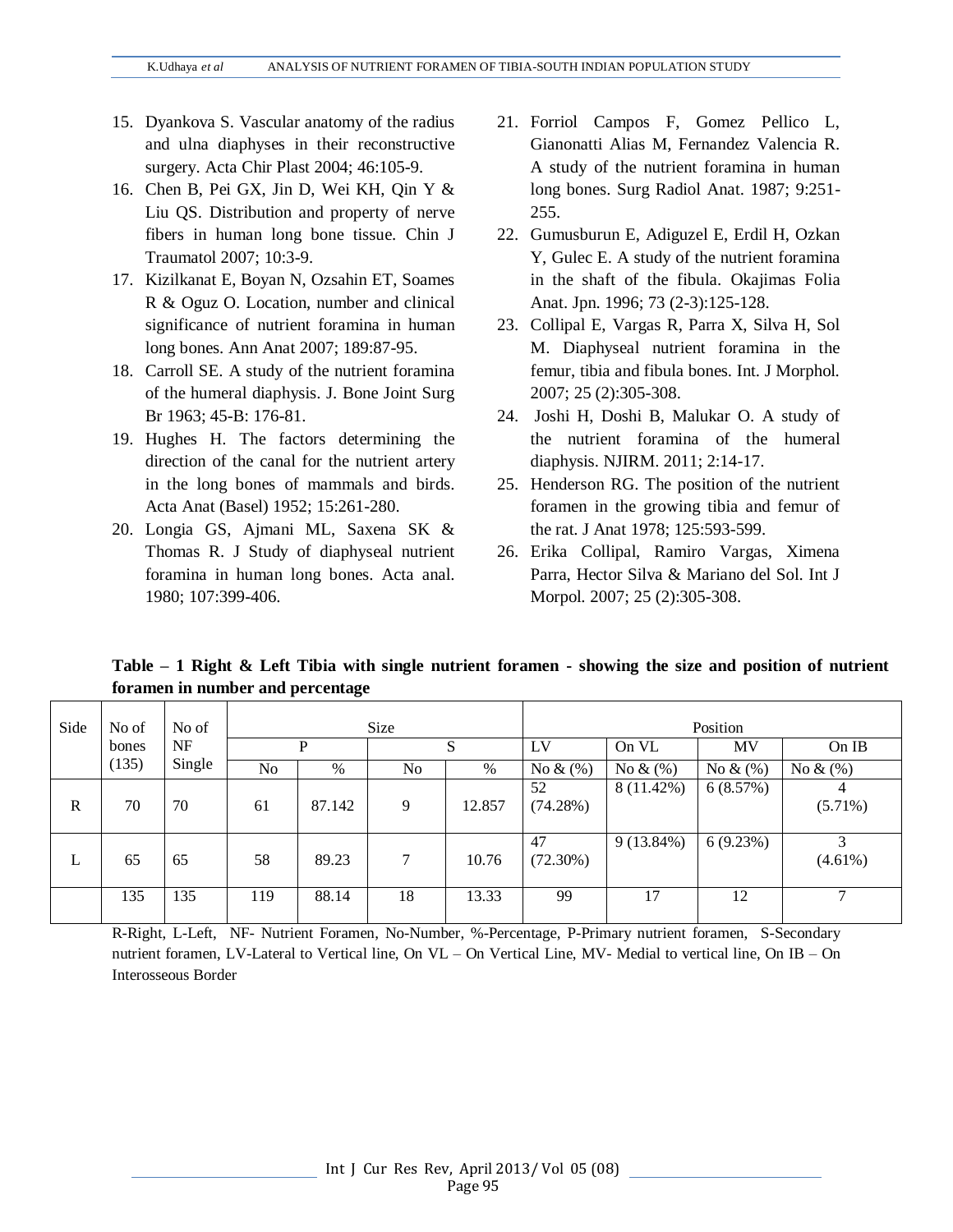|                | nuuruu rorumen m number unu percentuge |                               |       |    |               |                |       |        |                                  |        |            |        |            |  |
|----------------|----------------------------------------|-------------------------------|-------|----|---------------|----------------|-------|--------|----------------------------------|--------|------------|--------|------------|--|
| Side           | No of                                  | Direction of Nutrient Foramen |       |    |               |                |       |        | Distribution of Nutrient Foramen |        |            |        |            |  |
| bones<br>(135) |                                        | VD                            |       | ∏P |               |                |       |        |                                  |        |            |        |            |  |
|                |                                        | No                            | $\%$  | No | $\frac{0}{0}$ | N <sub>0</sub> | $\%$  | Mean   | <b>STD</b>                       | Mean   | <b>STD</b> | Mean   | <b>STD</b> |  |
|                | 70                                     | 67                            | 95.71 |    | 2.85          |                | 1.42  | 10.797 | .565                             | 35.235 | 2.401      | 30.609 | 3.804      |  |
|                | 65                                     | 63                            | 96.92 |    |               |                | 3.076 | 11.307 | 1.237                            | 35.918 | 2.11       | 31.457 | 2.906      |  |

#### **Table-2 Right & Left Tibia with single nutrient foramen - showing the direction and distribution of nutrient foramen in number and percentage**

R-Right, L-Left, No-Number, %-Percentage, VD- Vertically Downwards, UP- Upwards, O-Oblique, D-Distance of nutrient foramen from intercondylar eminence, TL- Total Length of tibia, FI- Foramen Index

### **Table – 3 Right & Left Tibia with double nutrient foramen - showing the size and position of nutrient foramen in number and percentage**

|      |               |          |    |      | Size           |      | Position |       |             |         |  |
|------|---------------|----------|----|------|----------------|------|----------|-------|-------------|---------|--|
| Side | No of bones   | No of NF |    |      |                |      | On MB    |       | Close to IB |         |  |
|      |               |          | No | $\%$ | N <sub>0</sub> | $\%$ | No       | (% )  | No          | $(\% )$ |  |
|      | 3 out of 70   | Double   |    | .42  |                | 2.85 |          | 1.428 |             | 2.85    |  |
|      | 2 out of $65$ | Double   |    | .53  |                | 1.53 |          |       |             | 3.07    |  |

R-Right, L-Left, NF- Nutrient Foramen, No-Number, %-Percentage, P-Primary nutrient foramen, S-Secondary nutrient foramen, On MB - On Medial Border, Close to IB- Close to Interosseous Border

## **Table-4 Right & Left Tibia with double nutrient foramen - showing the direction and distribution of nutrient foramen in number and percentage**

| Side | No of   | Direction of Nutrient Foramen |      |                |      |    |      | Distribution of Nutrient Foramen |            |       |            |       |            |  |
|------|---------|-------------------------------|------|----------------|------|----|------|----------------------------------|------------|-------|------------|-------|------------|--|
|      | bones   | VD                            |      | UP             |      |    |      |                                  |            |       |            |       |            |  |
|      |         | No                            | $\%$ | N <sub>0</sub> | $\%$ | No | $\%$ | Mean                             | <b>STD</b> | Mean  | <b>STD</b> | Mean  | <b>STD</b> |  |
|      | 3 out   |                               | -    | ∼              | 2.85 |    | .42  | 20.48                            | 0.7110     | 35.16 | 1.5969     | 59.33 | 3.724      |  |
| R    | of $70$ |                               |      |                |      |    |      |                                  |            |       |            |       |            |  |
|      | 2 out   |                               | -    | ∠              | 3.07 |    |      | 20.2                             | 6.636      | 35.5  | 11.351     | 56.83 | 18.68      |  |
|      | of $65$ |                               |      |                |      |    |      |                                  |            |       |            |       |            |  |

R-Right, L-Left, No-Number, %-Percentage, VD- Vertically Downwards, UP- Upwards, O-Oblique, D-Distance of nutrient foramen from intercondylar eminence, TL- Total Length of tibia, FI- Foramen Index

### **Table -5 Showing the total number of nutrient foramina on right & left tibia**

| Side  | No of bones<br>(135) | No of NF<br>(Single) | No of NF<br>(Double) | Total No of NF |
|-------|----------------------|----------------------|----------------------|----------------|
| R     | 70                   |                      | 3 (6)                |                |
|       | 65                   | 63                   | 2(4)                 | O              |
| Total | 135                  | 130                  | IO                   | 140            |

R-Right, L-Left, NF-Nutrient Foramina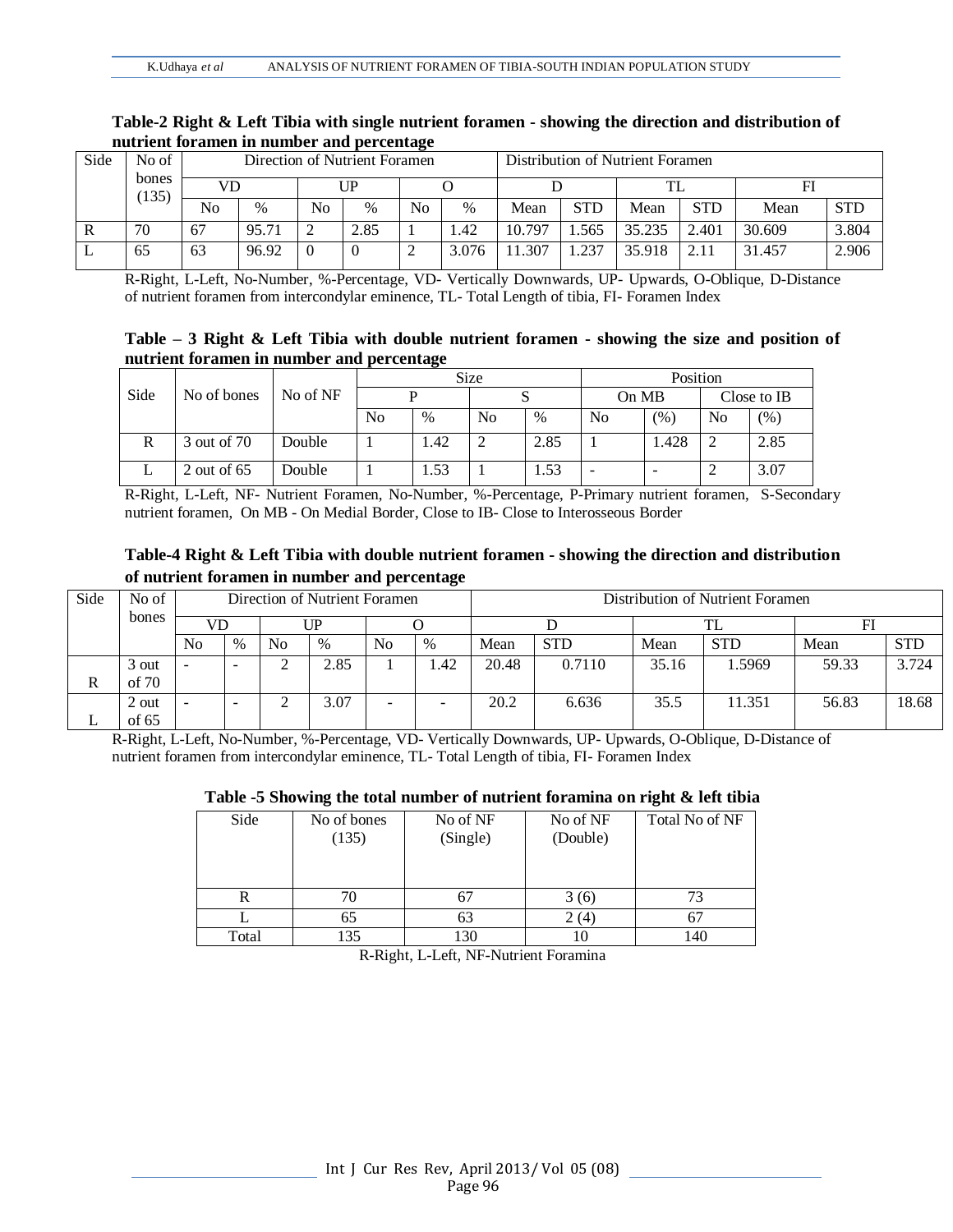| Side  | Single                   | Double  |             | Position of Nutrient Foramina |                          |                          |                          |                |  |  |  |
|-------|--------------------------|---------|-------------|-------------------------------|--------------------------|--------------------------|--------------------------|----------------|--|--|--|
|       | foramen                  | Foramen | LV          | On VL                         | MV                       | IB                       | On MB                    | Close to       |  |  |  |
|       | (135)                    | (5)     | (140)       | (140)                         | (140)                    | (140)                    | (140)                    | IB             |  |  |  |
|       |                          |         |             |                               |                          |                          |                          | (140)          |  |  |  |
| $R+L$ | $70 + 65$                |         | $52 + 47$   | $8 + 9$                       | $6 + 6$                  | $4 + 3$                  |                          |                |  |  |  |
|       |                          |         | 99          | $17(12.14\%)$                 | 12                       | 7(5%)                    | $\overline{\phantom{a}}$ |                |  |  |  |
|       |                          |         | $(70.71\%)$ |                               | (8.57%)                  |                          |                          |                |  |  |  |
| $R+L$ | $\overline{\phantom{a}}$ | $3+2$   | ۰           |                               | $\overline{\phantom{a}}$ | $\overline{\phantom{a}}$ | $1+0$                    | $2+2$          |  |  |  |
|       |                          |         |             |                               |                          |                          |                          | $\overline{4}$ |  |  |  |
|       |                          |         |             |                               |                          |                          | $(0.71\%)$               | $(2.85\%)$     |  |  |  |

**Table-6 Results of position of nutrient foramina (for 140) in percentage**

R-Right, L-Left, NF-Nutrient Foramina



**Figure-1. Left Tibia showing single primary nutrient foramen lying close to interosseous border, facing vertically downwards. NF-Nutrient Foramen**



**Figure-2. Right Tibia with double nutrient foramen – showing a secondary foramen in the upper 1/3 part lying lateral to vertical line facing vertically downwards, another primary foramen in the middle third lying on Interosseous border facing upwards**